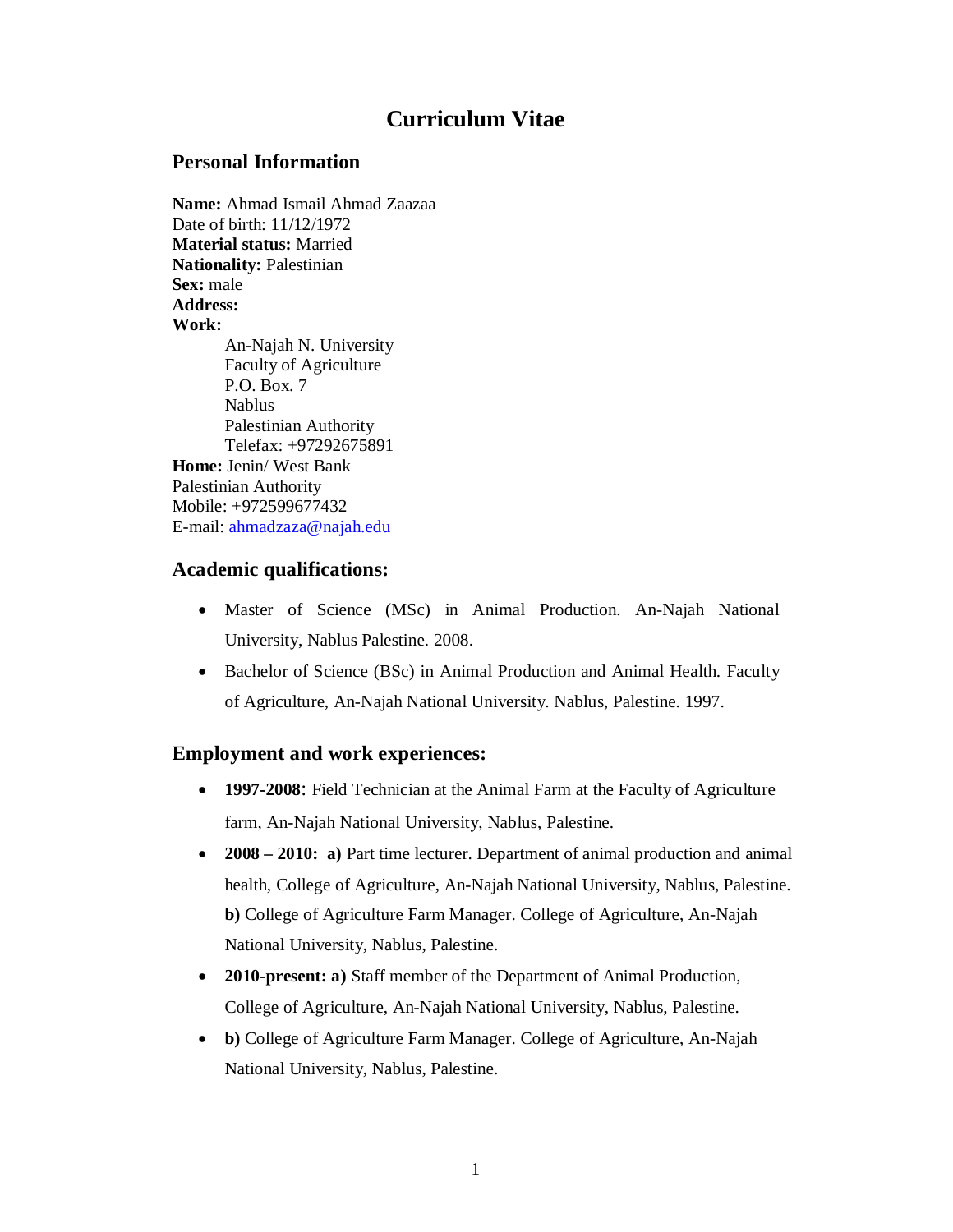### **Scientific publications**

- 1- Abo Omar J. Aref R. **Zaazaa A.** and Abo Baker B. 2003. Response of Broiler Chicks to a High Olive Pulp Diet Supplemented with Two Antibiotics. Dirasat Journal. 13:32-40.
- 2- **Zaazaa, A.** and Abo Omar, J. 2010. Performance of Awassi Lambs Fed a Citrus Pulp and Olive Cake Silage. Hebron University Research Journal, Volume 4 No.2, pp (40-50).

#### **Training Experience:**

- Dairy Processing, Tulkarm, 2003.
- Dairy cattle management, selection and record keeping. Italy, Pavia. 2000.
- Techniques of forage production as feed alternatives for dairy cattle, techniques deal with non-traditional means of forage production especially soil-less culture Italy, Florence, 2000.
- Computer application in sheep and goats farm management, Ministry of Agriculture, Tulkarm, 2007.

#### **Skills:**

A good knowledge of Microsoft word, Power Point and Excel.

## **Languages:**

| Language | <b>Speaking</b> | Reading       | Writing   |
|----------|-----------------|---------------|-----------|
| Arabic   |                 | Mother tongue |           |
| English  | Very good       | Very good     | Very good |

#### **Scientific References:**

#### **Jamal Abo Omar, Prof.**

Department of animal production Faculty of agriculture An-Najah National University Nablus, P.O. Box 7 Palestine E-mail: aboomar57@najah.edu